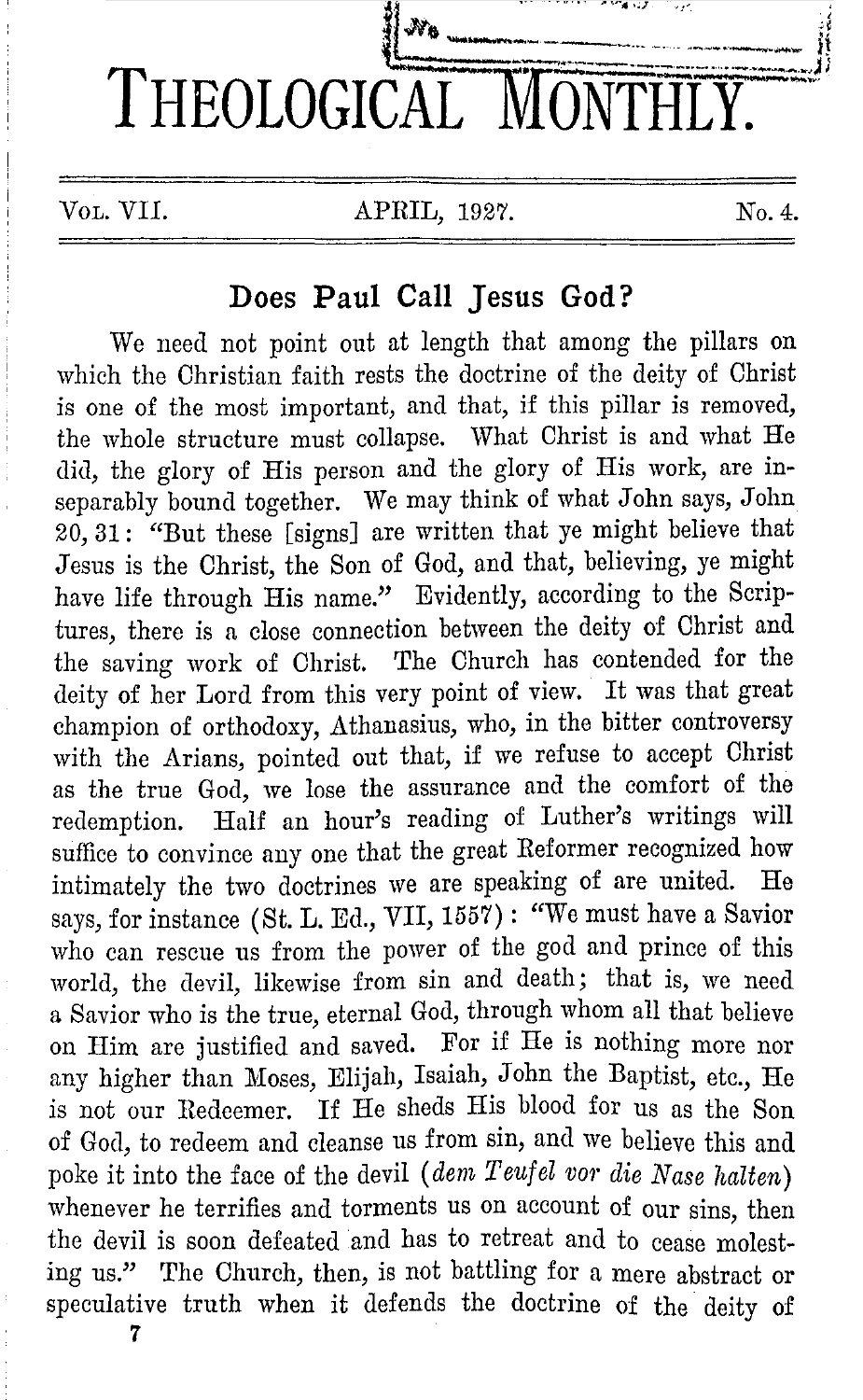- P. E. Kretzmann, *Search the Scriptures!* (the Bible itself, New Testament, being class text) .
- Theo. Kuehnert, *Graded JJfemory Oourse* (Scripture-texts, hymns, prayers).
- Graebner, *The Story of Our Ohurch.*

Buchheimer, *Little Folded Hands*.

## SCHEDULE 2.

We are lacking :  $-$ 

A selection of Bible stories suitable for Vacation-schools.

A book of catechetical instruction, Schwan being quite out of con· sideration.

Text containing outline of life of Jesus and of St. Paul.

Elementary geography text, or, at least, maps (under consideration). Selection of references for reading gospels and epistles.

An outline life of Luther.

The gathering of all material, including catechism, hymns, and prayers and everything listed in Schedule 2, into three handbooks for Primary (Grades 1-3), Intermediate (Grades 4-6), and Advanced ( Grades 7 and 8) work is a prime necessity if the work of our Vacation-schools of Religion is to function properly for the purpose which has called them into being.

# **THE THEOLOGICAL OBSERVER.**

## Theses Drawn Up by Representatives of the Iowa, Ohio, and Buffalo Synods and the Norwegian Lutheran Church of America.

From various sides a copy of the document containing the "Agreement of Representatives of the Iowa, Ohio, and Buffalo Synods and the Norwegian Lutheran Church of America, to be Submitted to Their Respective Synods for Action," has been kindly sent us, and we herewith submit this "Agreement" to our readers for perusal.

## I. THE SCRIPTURES.

The synods signatory to these Articles of Agreement accept without exception all the canonical books of the Old and the New Testament, as a whole and in all their parts, as the divinely inspired, revealed, and inerrant Word of God and submit to this as the only infallible authority in all matters of faith and life.

#### II. THE LUTHERAN SYMBOLS.

1. These synods also, without reservation, accept the symbolical books of the Evangelical Lutheran Church, not in so far as, but because they are the presentation and explanation of the pure doctrine of the Word of God and a summary of the faith of the Lutheran Church, as this has found expression in response to the exigencies .arising from time to time.

 $\overrightarrow{A}$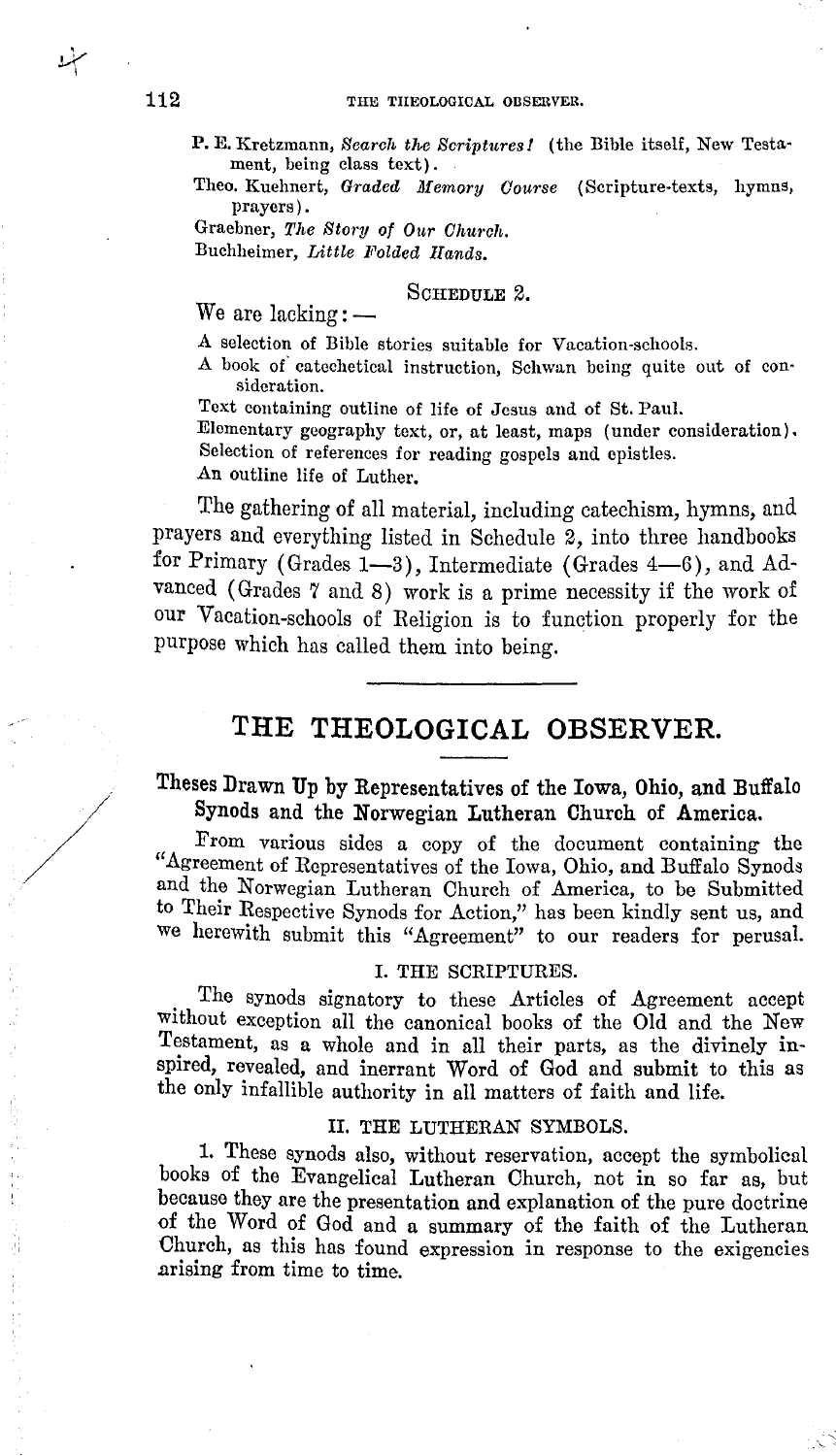(The Norwegian Lutheran Church of America, in agreement with the position of the Lutheran Church of Norway and Denmark has officially accepted only the three Ecumenical Creeds, the Un-<br>altered Augsburg Confession, and Luther's Small Catechism. This altered Augsburg Confession, and Luther's Small Catechism. position does not imply that the Norwegian Lutheran Church of America in any way whatsoever rejects the remaining symbolical books of the Lutheran Church, as the constant references to them in her theological literature amply testify, but since the other symbolical books are not known to her constituency generally, it has not been deemed necessary to require formal subscription to the entire Book of Concord.)

2. Adherence to our confessions pertains only to their doctrinal content *(i.e.,* to the doctrines declared to be the divine truth and to the rejection of opposite doctrines), but to these without exception or limitation in all articles and parts, no matter whether a doctrine is specifically cited as a confession or incidentally introduced for the purpose of elucidating or proving some other doctrine. All that purpose of elucidating or proving some other doctrine. pertains to the form of presentation (historical comments, questions purely exegetical, etc.) is not binding.

#### III. CHURCH FELLOWSHIP.

1. These synods agree that true\_ Christians are found in every denomination which has so much of divine truth revealed in Holy Scripture that children of God can be born in it; that, according to the Word of God and our confessions, church-fellowship, that is, mutual recognition, altar- and pulpit-fellowship, and eventually cooperation in the strictly essential work of the Church, presupposes unanimity in the pure doctrines of the Gospel and in the confession of the same in word and deed.

Where the establishment and maintenance of church-fellowship ignores present doctrinal differences or declares them a matter of indifference, there is unionism, pretense of a union which does not exist.

2. These synods agree that the rule, "Lutheran pulpits for Lutheran pastors only and Lutheran altars for Lutheran communicants only," is not only in full accord with, but necessarily implied in, the teachings of the divine Word and the confessions of the Evangelical Lutheran Church. This rule, implying the rejection of all unionism and syncretism, must be observed as setting forth a principle elementary to sound and conservative Lutheranism.

## IV. POINTS OF DOCTRINE.

In 1920 all synods, with the exception of the Buffalo Synod (to which they had not been submitted), adopted theses on  $-$ 

1. The Work of Christ. 5. Justification. (See Chicago Theses.)<br>2. The Gospel. 6. Faith.

2. The Gospel. 6. Faith.<br>3. Absolution. 7. Conversion. 3. Absolution. 7. Conversion.<br>4. Holy Bantism. 8. Election.

4. Holy Baptism.

After discussion of these theses the representatives present came to the conclusion that we are in full agreement in all essentials pertaining to these doctrines.

8

1 ./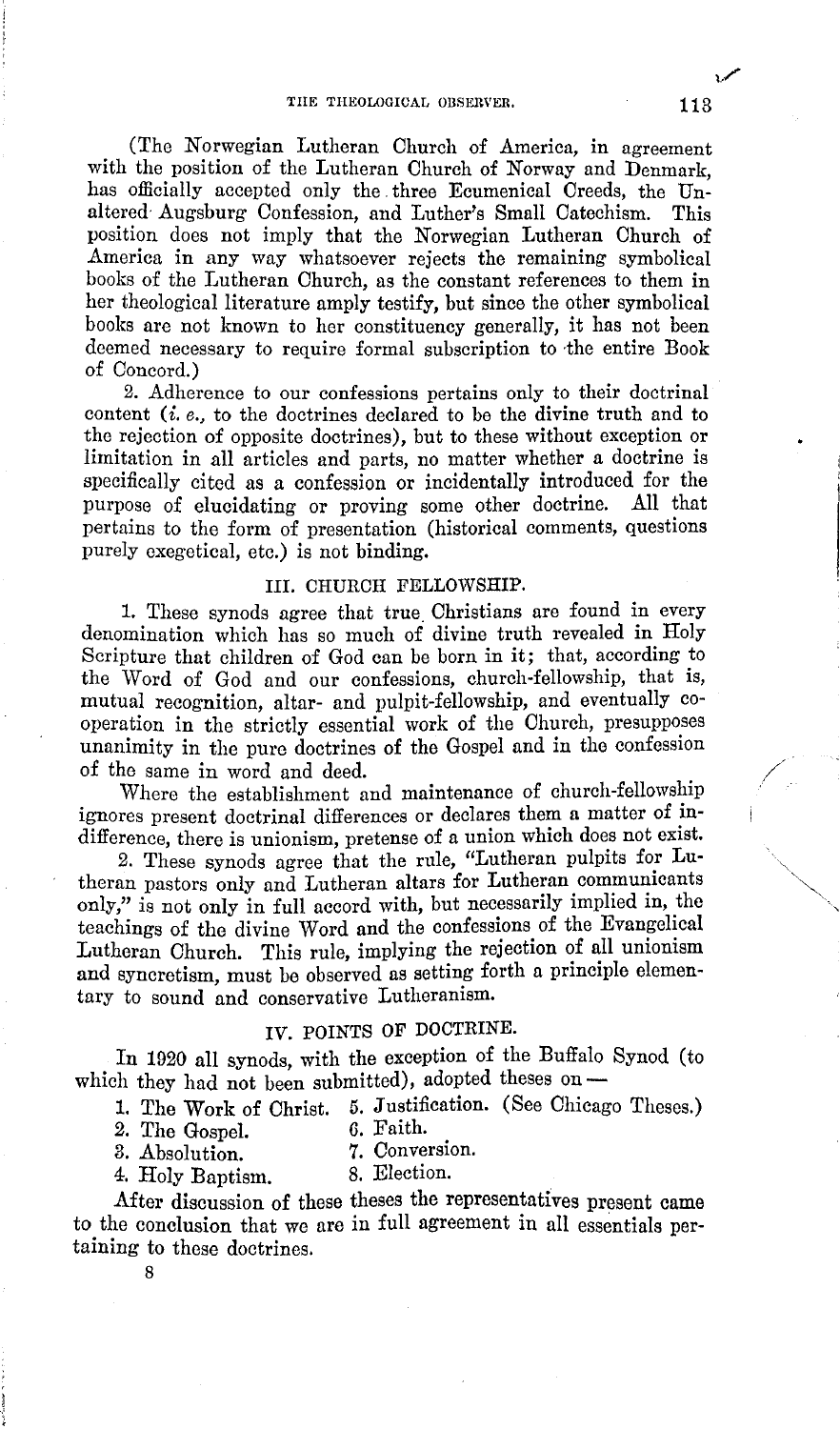## 114 THE THEOLOGICAL OBSERVER.

### V. THE LODGE QUESTION.

1. These synods agree that all such organizations or societies, secret or open, as are either avowedly religious or practise the forms of religion without confessing as a matter of principle the Triune God and Jesus Obrist as the Son of God, come into the flesh, and our Savior from sin, or instead of the Gospel teach salvation by human works or morality, are antichristian and destructive of the best interests of the Church and the individual soul, and that therefore the Church of Obrist and its congregations can have no fellowship with them.

2. They agree that a Lutheran synod should not tolerate pastors have affiliated themselves with any antichristian society. And who have affiliated themselves with any antichristian society. they admonish their pastors and congregations to testify against the sin of lodgery and to put forth earnest efforts publicly and privately to enlighten and persuade persons who are members of antichristian societies to sever their connection with such organizations.

## VI. RECOGNITION.

The representatives of the synods here present agree that the synods accepting these articles are one in doctrine and practise, recognize each other as truly Lutheran, and may enter into pulpitand altar-fellowship.

The presidents of the synods here represented are asked to present this Agreement to their respective synods for adoption.

The members of the colloquium held at Minneapolis, Minn., November 18,  $1925:$   $-$ 

- For the Iowa Synod: Rev. Henry Hartig, Dr. M. Fritsche}, Dr. M. Reu, Dr. F. Richter;
- For the Joint Synod of Ohio: Dr. 0. C. Hein, Dr. W. H. Lehmann, Dr. H. K. G. Doermann, Dr. H. J. Schuh;
- For the Buffalo Synod: Rev. A. W. Walck, Rev. K. O. Hoessel, Rev. A. Haseley;
- For the Norwegian Lutheran Church of America: Dr. J. Tanner, Dr. G. M. Bruce, Dr. H. G. Stub, and Dr. J. A. Aasgaard.

The above is a true and correct copy of the resolutions adopted at said meeting.

Dated at Minneapolis, Minn., November 18, 1925.

(Signed.) H. G. STun, Chairman.

(Signed.) H.J. SCHUH, Secretary.

# Theses Adopted in Chicago, March 11-13, 1919.

(The part dealing with doctrines considered. Cf. Sec. IV above.)

1. In regard to the Work of Christ, Redemption, and Reconciliation: -

Jesus Christ, God and Man, has not only for the benefit of, but, in the place of, the human race taken upon Himself the sins of  $\mathcal{A}_{\mathbb{R}^2}$ world with the just penalties for them. In the place of the world  ${}_{\beta}^{\beta}$ 

/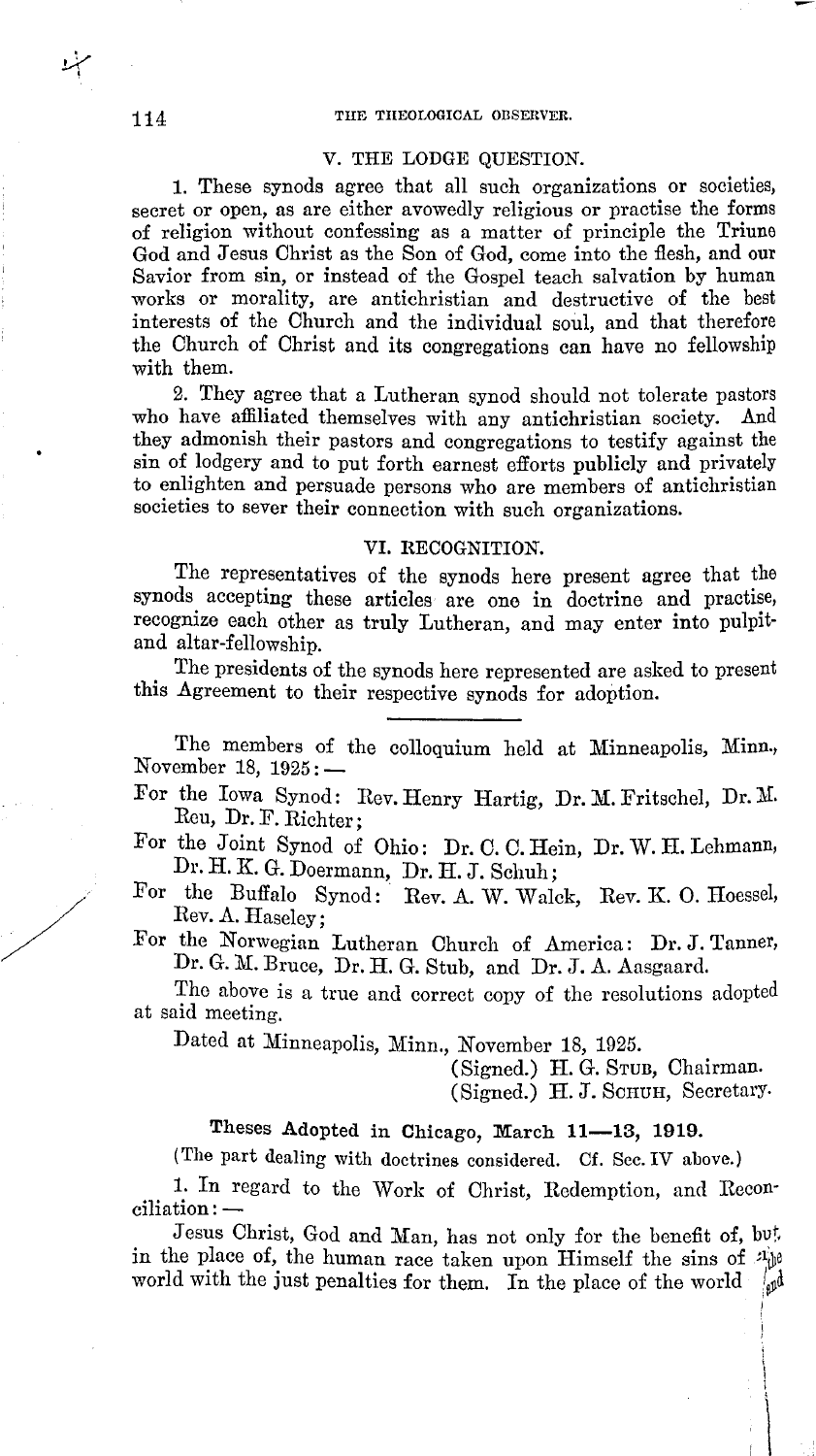for its benefit He has, by His holy life, fulfilled the Law and by His suffering and death, by His blood, paid the penalty for the whole world, truly and completely satisfied the divine justice, redeemed the world from guilt and punishment of sin, and brought about the reconciliation of God, whose wrath had come upon mankind on account of sin and whose justice required satisfaction.

2. In regard to the  $Gosel:$   $-$ 

 $\Big(\begin{smallmatrix} \cdot & \cdot \end{smallmatrix}\Big)$ \  $\mathcal{L}$ 

The Gospel is not only a story, a narrative of what Jesus Christ has done, but at the same time it offers, and gives the result of, the work of Christ; above all, forgiveness of sin. Yea, it even, at the same time, gives power to accept what it offers.

3. In regard to Absolution: $-$ 

Absolution does not essentially differ from the forgiveness of sin offered by the Gospel. The only difference is that absolution is the direct application of forgiveness of sin to the individual desiring the consolation of the Gospel. Absolution is not a judgment passed by the pastor on those being absolved, declaring that they now have forgiveness.

4. In regard to Holy Baptism and the Gospel:  $-$ 

The Holy Ghost works regeneration of the sinner both through Baptism and the Gospel. Both are therefore justly called the means of regeneration.

5. In regard to Justification:  $-$ 

Justification is not an act in man, but an act by God in heaven, declaring the repentant and believing just or stating that he is regarded as such on account of the imputation of the righteousness of Christ by faith.

6. In regard to  $F\text{aith}$ :  $-$ 

Faith is not in any measure a human effort. Faith is an act of man in so far as it is man who believes. But both the power to believe and the act of believing are God's work and gift in the human soul, or heart.

7. In regard to Conversion: -

Conversion, as the word is commonly used in our Lutheran Confessions, comprises contrition and faith produced by the Law and the Gospel. If man is not converted, the responsibility and guilt fall on him because, in spite of God's all-sufficient grace through the call, he "would not" according to the Word of Christ, Matt. 23, 37: "How often would I have gathered thy children, even as a hen gathereth her chickens under her wing, and ye would not."

If a man is converted, the glory belongs to God alone, whose work of grace it is throughout. Before conversion or in conversion there is no cooperation of man; but at the very moment man is converted, cooperation begins through the new powers given in conversion; though this cooperation is never independent of the Holy Spirit, but always "to such an extent and so long as God by His Holy Spirit rules, guides, and leads him." *(Form. Concord.)* 

1./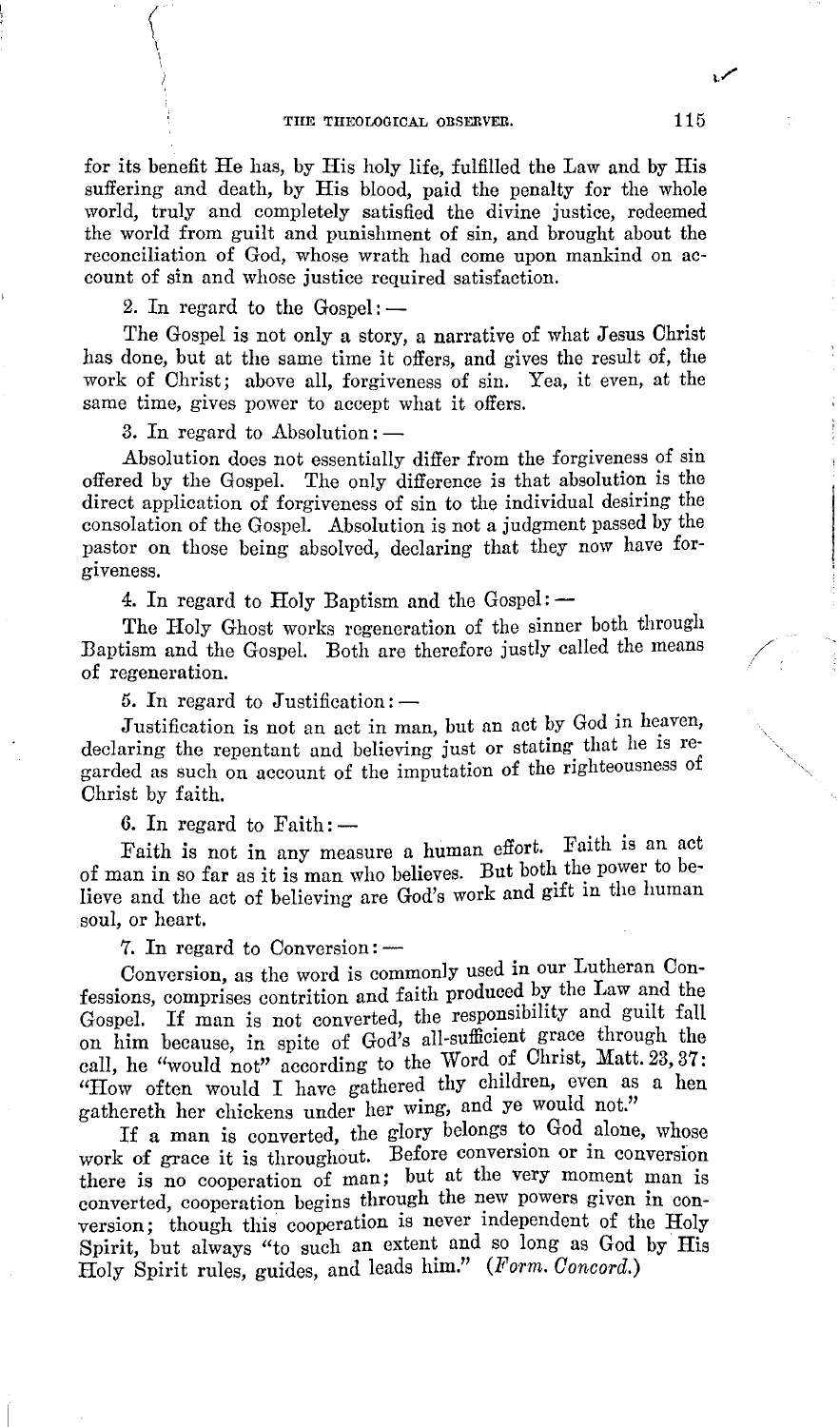8. In regard to Election: $-$ 

The causes of election to salvation are the mercy of God and the most holy merit of Christ; nothing in us on account of which God has elected us to eternal life.

On the one hand, we reject all forms of synergism which in any way would deprive God of His glory as the only Savior. On the other hand, we reject all forms of Calvinism which directly or indirectly would conflict with the order of salvation and would not give to all a full and equally great opportunity of salvation, or which in any manner would violate the Word of God, which says that God will have all men to be saved and to come unto the knowledge of the truth. **1** Tim. 2, 4.

A Few Comments. - The theses given above have a Lutheran ring, as anybody who is at all acquainted with documents of this kind will soon notice. 1) It was with joy that we read the declaration on the Scriptures which positively opposes the modern view that the / Bible merely contains the Word of God or that it is a book which, - in spite of a divine origin, is marred by some minor errors and inconsistencies. 2) Our full approval was given, furthermore, to the paragraphs on the Lutheran symbols, where an adherence to the Confessions, *quia,* and not *quatenus,* they teach the truth, is explicitly taught. 3) Of the theses adopted in Chicago 1919 the one relating to the redemption of Christ teaches very clearly the fundamental doctrines of the vicarious atonement and of the objective justification of the sinful world; and the paragraphs on the Gospel, Holy Baptism and the Gospel, Justification, and Faith, while not exhaustive, present vital aspects of the respective doctrines. 4) Concerning the statement on Conversion we are glad to note that it rejects Synergism by emphasizing that Conversion is throughout a work of God's grace. 5) While the theses thus bear testimony to important Scripture truths, there are several strictures which we feel compelled to make. Generally speaking, the theses ought to be more complete; several subjects on which one expects a declaration are not touched on. Besides, the statements could be more definite. Here and there one feels that the language is vague and ambiguous. 6) The first paragraph on Churchfellowship is excellent, but it contains a phrase which is vague and weakens the statement. We refer to the words, "[cooperation] in the strictly essential work of the Church." Does not the limitation "strictly essential" afford the lax element in a synod adopting this paragraph a loophole where it may introduce its unionistic practises i We fear that this element will label its unscriptural fellowshiping with errorists as occurring in the sphere of the unessential work of the Church. It is quite true that the preceding words, "mutual recognition," "altar- and pulpit-fellowship," ought to exclude such a use of the phrase; but experience has taught that the advocates of unionism employ the aforementioned expression to justify their unscriptural attitude. 7) Again, it is certainly commendable that the lodge question is dwelt on in the Articles of Agreement. What is said or that topic ought to be accepted by every Lutheran. But does it

/

 $\mathbb{R}^+$ 

i' '1

每番

--

-- '

'i ! : I (:, '! I' I ''' I

I  $\sim$ 8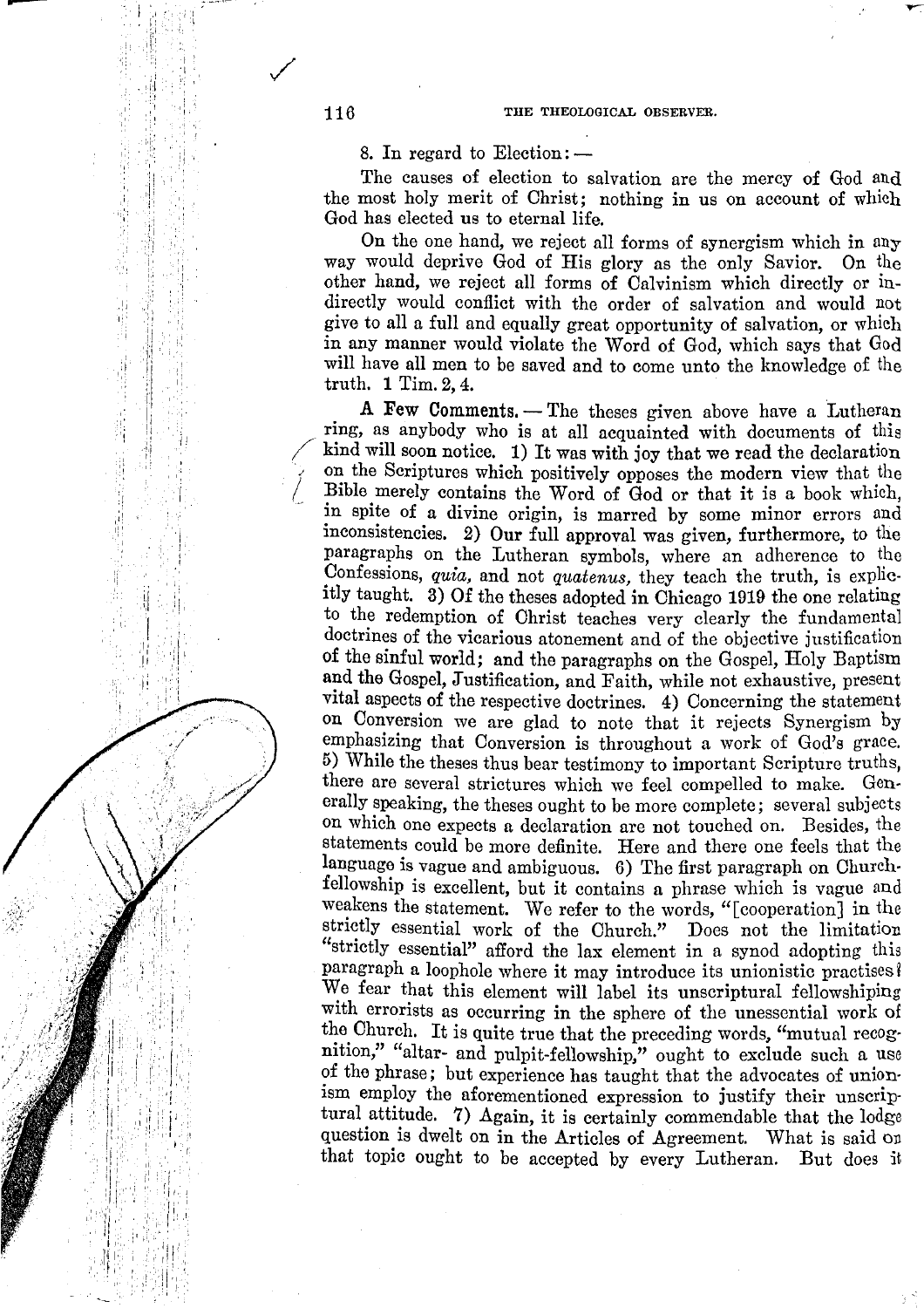suffice to say that a "Lutheran synod should not tolerate *pastors*  [italics ours] who have affiliated themselves with any antichristian society"? The agreement fails to point out that lodge-membership is a sin which must ordinarily lead to excommunication if persisted in. 8) The last sentence of the paragraph on Absolution lacks clearness. If the word "pastor," as we think the authors intend, is emphasized, then the statement is correct. As it stands, it can easily be interpreted to deny the doctrine of absolution as confessed by our Lutheran Church. 9) Concerning the paragraph on Election the question 9) Concerning the paragraph on Election the question suggested itself to us whether it is not too brief. While the statements made are Scriptural and important, they are not specific enough to exclude, for instance, the error of Huber, who identified the decree of Redemption and the decree of Election. In this connection a question arises with reference to the Norwegian Lutheran Church in America. This body stands committed to the *Opgjoer,* which agitated men's minds a decade ago. Will the *Opgjoer* continue to represent the official position of the Norwegian Lutheran Church when these theses have been adopted, or will it be superseded by the declaration we are considering? Does this agreement imply that the two objectionable features of the *Opgjoer,* namely, that, on the one hand, it places the *intuitu fidei* view of Election on a par with the doctrine taught in Article XI of the Formula of Concord, and that, on the other hand, it fails to be specific enough in its rejection of synergism, will be corrected? We, who were among the critics of the *Opgjoer,*  regret that these matters are not touched upon. 10) Finally, it will strike the reader as strange that controverted subjects like Chiliasm, the Church, and the Office of the Ministry are not treated. It was partly on this account that we stated above that the document, in our view, ought to be more comprehensive.

The "Lutheran" on Dr. Soederblom. - One would think that a Lutheran could have but one opinion of the Archbishop of Sweden. Archbishop Soederblom believes that Christianity is a product of natural evolution. He is an extreme "liberal'' and as such a pronounced unionist. He will fraternize with any kind of sectarian and many kinds of infidels. The *Lutheran* has two opinions of him. On the second page of its issue of January 6, which contains Dr. Soederblom's "New Year's Message to the *Lutheran,*" it has a rather good opinion of him. It styles him "a great man with distinctively<br>transient continues a linearly and a "Lutheran leader." Though twentieth-century obligations" and a "Lutheran leader." conceding that "perhaps admiration for the strange cults he studied during his career as a university teacher in Germany and Sweden has dulled his accuracy in appraising the distinctive tenets of Lutheranism" (and still "a Lutheran leader"!), it does not seem to be in foll sympathy with those who have taken him to task for his glaring aberrations. Says the opinion of page two: "His 'breadth' is not acceptable to all the Swedish clergy, and he 1s Just plam anathema in some American Lutheran circles. . . . Maybe he is correct and justified in his notion that the Lutheranism of our modern age has been molded into orthodoxism." On page fifteen the *Lutheran* has a poor opinion of Dr. Soederblom. It says there editorially: "What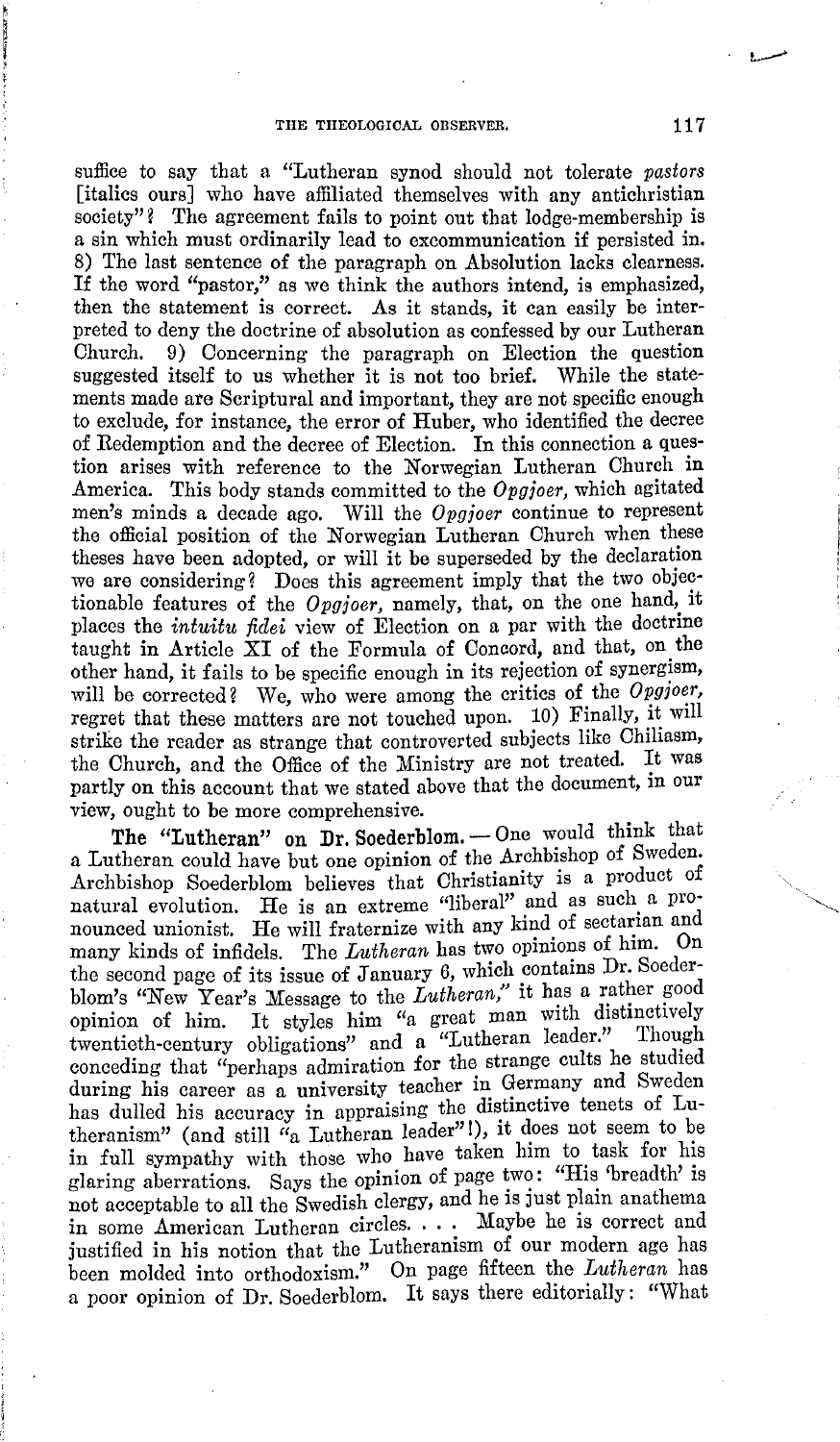is to be lamented to-day is not differences as to such minor things as the mode of baptism or forms of worship and church government and administration, but indifference as to unity in the saving truths of the Gospel." The subject under discussion here is Dr. Fosdick's But Dr. Fosdick's indifferentism is of exactly the same nature, qualitatively and quantitatively, as Dr. Soederblom's. The *Lutheran's* Lutheran condemnation of indifference as to unityin the saving truths of the Gospel is a direct condemnation of Dr. Soederblom's position. Perhaps the opinion of page fifteen may cause Dr. Soederblom to repeat his complaint that American Lutheranism is being molded into orthodoxism.

**A Misdirected Criticism.** - A correspondent of the *Lutheran*  (Jan. 13, 1927) brings this remarkable incident to the notice of the "Dr. Diffenderfer of the Lutheran Memorial Church.<br>the sermon of the community Christmas worship. This. preached the sermon of the community Christmas worship. service is arranged by the City Ministers' Association and was held. this year in one of the Methodist edifices. Dr. Diffenderfer's discourse dealt in part with changes that have occurred in the world. since its Messiah came. President and Mrs. Coolidge were in attendance; it is said to be the first time a President in Washington has been before a pulpit occupied by the Lutheran clergyman. At the close of the service, President Coolidge left the church on the arm of Dr. Diffenderfer; they were greeted by the usual battery of cameras." The correspondent is greatly displeased with something that occurred in connection with this affair. Thus: "The *Washington Star* reported the pair accurately. Most of the 'journalists' had too little regard for accuracy to get Dr. Diffenderfer's name and denomination correctly. One wonders why a city editor allows his reporters to get by with mistakes at a public worship that would earn a rebuke in connection with a police case." Certainly these reporters were derelict in their duty. But what about the central figure of the story? Shall not Dr. Diffenderfer be rebuked for his "mistake at a public worship"?

Private Conferences with the Pastor. - Recently Dr. H. E. Fosdick, pastor of the Park Avenue Baptist Church, New York, in speaking before more than a thousand ministers and laymen at the annual luncheon of the Greater New York Federation of Churches, urgently advocated the confessional for all Protestants. The *Lutheran Church II erald* comments on this suggestion as follows: "Private confession, or repentance, as it is called in the *Formula of Concord,* together with private absolution, was practised by Luther and the Reformers in its purified and evangelical form as it was practised by the fathers of our American Lutheran Church. There are some of us who recall to this day the blessed spiritual experience -0f a quiet season with the pastor as confessor in the sacristy or pastor's study. Certain mental difficulties were solved; our faith was clarified and strengthened by the intimate, personal conversation with the pastor and the expert manner in which he comprehended the trouble and was apt to remedy it as the teacher sent of God.

/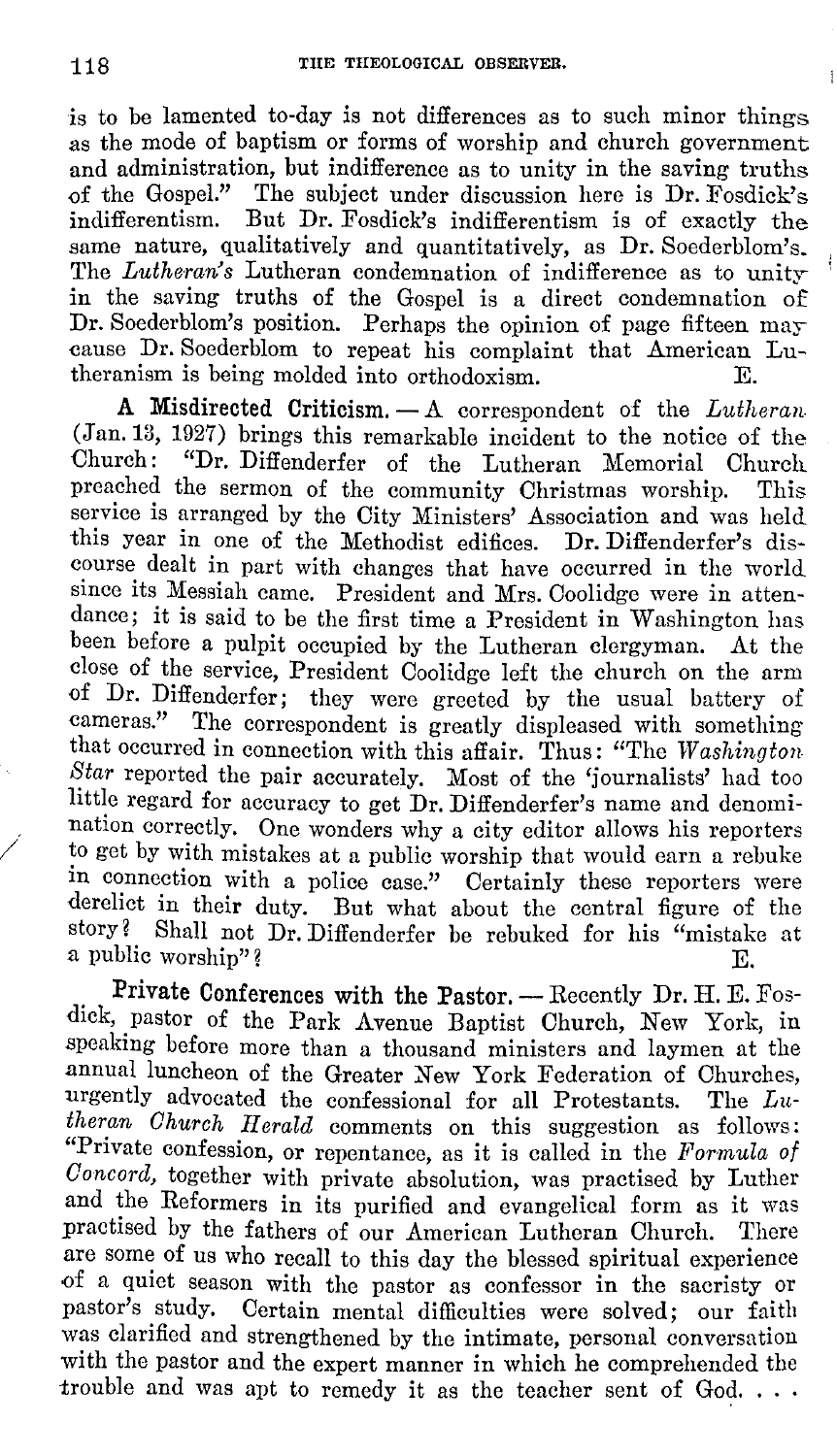"In our humble opinion, then, there should be certain hours of the week set aside in the church vestry for private conference with the pastor regarding the intellectual, spiritual, and other difficulties of the individual parishioner. He should be to the parish a messenger of God to proclaim the glad tidings of salvation. confessional and in absolution as well as in the pulpit he is the voice of God Himself. Through him Christ sends out the invitation: 'Come unto Me, all ye that labor and are heavy laden, and I will give you rest.' With no embarrassment caused by the presence of others; with no critics or eaves-droppers to disturb the mind, the penitent is free to unburden his soul to the comprehending and sympathizing heart of his discreet and faithful friend, the pastor, and to hear the words of absolution as from God Himself: 'Son, thy sins are forgiven thee.' In the wilderness of the world's endless noises, amid the shoutings of the aggressive horde of self-constituted leaders of men, burning in the hot simooms of philosophy, and shivering beneath the icy blasts of materialism, what a benediction to find an oasis, a 'safe and secret place,' where naught is heard by the harried soul but the words of Jesus, 'I will give thee rest.'"

The *Augsburg Confession* does not merely recommend private absolution, but urges that it *"ought to be retained* in the churches" (Triglot, p. 47), "although the enumeration of sins is not necessary"<br>(p. 251, 8.65)<br> $M$  $(p. 251, \S 65).$ 

The Phipps Bill. - The present Phipps Bill, which proposes to enlarge the powers of the Federal Bureau of Education, is vigorously opposed by *America* for the following reasons: "The Phipps Bill seeks to establish the principle that it is the duty and the right of the Federal Government to watch over the schools of the States. That principle cannot be admitted. The duties of the Federal Government are stated, either explicitly or by necessary implication, in the Federal Constitution. But nowhere does the Constitution state directly that it is the duty of the Federal Government to watch over the educational policies of the States. Nor is this alleged duty implied by any clause of the Constitution. The Federal Government can fulfil its every duty and enforce all its lawful authority without even adverting to the existence of schools in the several States. is it the right of the Federal Government to watch the local educational systems. Since this right is reserved to the several States, it is prohibited to the Federal Government. We therefore conclude that the right and duty contemplated by the Phipps Bill has no

constitutional existence or warranty."<br>The real reason for this opposition is, of course, the danger that would accrue to the Catholic schools if this bill were accepted and passed; for the new Phipps Bill is nothing else than the old Smith-Towner Bill, championed especially by the Freemasons of our country. The criticism of  $\hat{A}$ *merica* is well founded.

Evolution the Religion of Self-Worship. $-A$  sermon contributed by Rev. G. R. Dodson, of St. Louis, to the controversy that has lately been raging about the Missouri Anti-Evolution Bill discloses quite